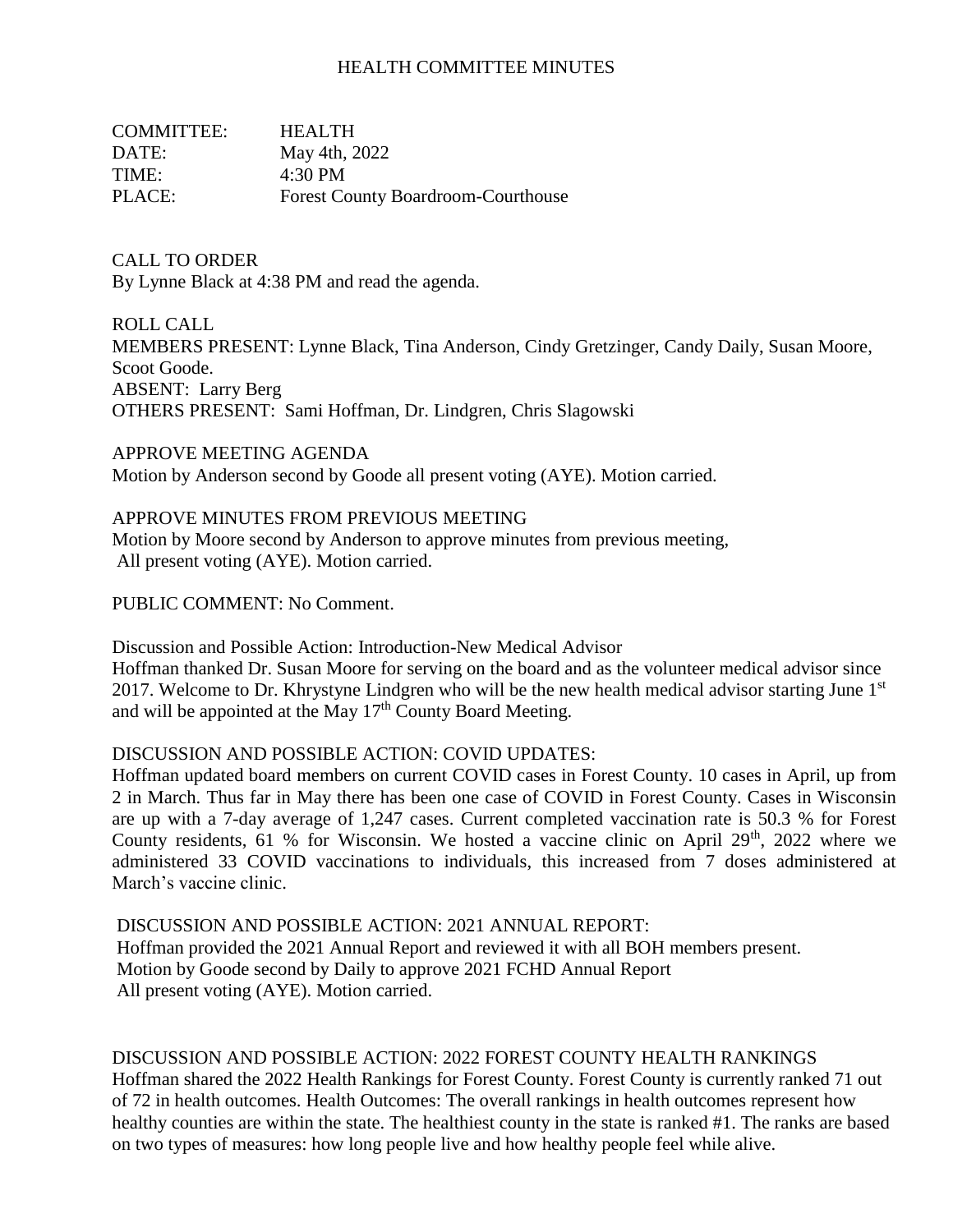# HEALTH COMMITTEE MINUTES

Hoffman updated that Forest County is ranked 69 out of 72 for Health Factors. Health Factors: The overall rankings in health factors represent what influences the health of a county. They are an estimate of the future health of counties as compared to other counties within a state. The ranks are based on four types of measures: health behaviors, clinical care, social and economic, and physical environment factors.

Hoffman discussed that FCHD will be working with Oneida and Vilas counties on completing a community health assessment in 2022 to better understand the needs of the county, from there the department will create and Community Health Improvement plan.

## DISCUSSION AND POSSIBLE ACTION: DEPARTMENT/PROGRAM UPDATES

Hoffman updated board members on what programs and new projects the Health Department is working on. We are back to meeting with our coalitions on a regular basis and are working on some really great things. As part of our prevention grant, we partnered with Forestry, as well as Laona and Crandon School Districts to build 15 benches, 14 will be placed at Otter Creek Trail and one at Hemlock trail with a new trail sign. This new sign will give the department an opportunity to post upcoming events as well as information on tick and Lymes disease prevention. The benches will open-up the trails to all age groups, giving them the opportunity to utilize the trails but the ability to rest if needed. We are currently working on planning a summer challenge for the public. Next week is prevention week so we have been helping with planning and promoting these events throughout the county. The department will be participating in the prevention walk on May  $13<sup>th</sup>$ . May  $1<sup>st</sup>$ , we started our first worksite wellness challenge in the courthouse, this month it is a step challenge and we have ten teams entered. We plan to do these challenges four times a year. We are also bringing back flavored water on Wednesdays and healthy snack options in the fridge in the break room. We completed a worksite survey; these were ideas individuals in the building wanted to see brought back. We have started working on revising our website as well.

## DISCUSSION AND POSSIBLE ACTION: SUMMER INTERN/ CHA/CHIP POSITIONS

Hoffman presented two job descriptions to the board. One for a Summer Intern: up to 24 hours per week, for the summer of 2022, will run no longer than 12 weeks. This position will work aside the nursing staff and assist with community education events, as well as learn about public health nursing in hopes to recruit more nurses into public health.

Second one presented is for a Community Health Specialist: This position would be full time (40-hour work week) and fully grant funded, it would be limited term employment and is grant dependent. Which means it may be discontinued on 12/31/2024 if funding is not available or potentially extended if further grants are available. The Community Health Specialist will be working to engage internal and external public health stakeholders in the development, maintenance, execution, and evaluation of various departmental plans that address the health needs of our community and enhance operation processes of the department. Promote individual and population health by leading community health planning initiatives. Facilitate and develop a community health assessment in collaborations with other department staff, hospital systems, community stakeholders, elected officials, community members and other agencies and organizations. Implementation and evaluation of the community health improvement plan.

Black asked to have more time to look over job descriptions and add to next meeting agenda. BOH members present thanked Hoffman for information and breakdown provided in annual report as well as complimented department on upcoming events that are planned.